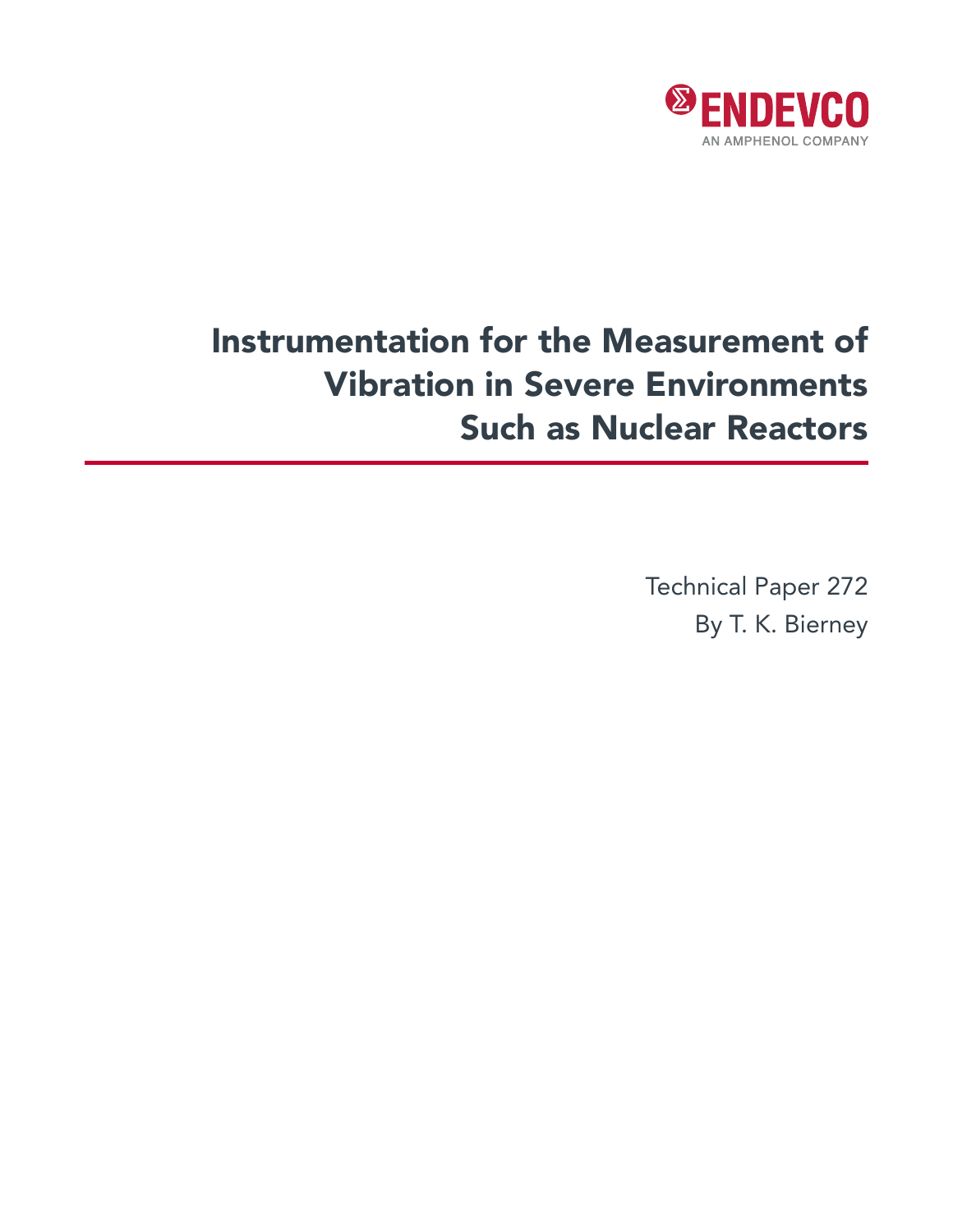#### ECHNICAL PAPER T 272

**INSTRUMENTATION FOR THE MEASUREMENT OF VIBRATION** IN SEVERE ENVIRONMENTS SUCH AS NUCLEAR REACTORS T.K. Bierney

> INSTRUMENTATION FOR THE MEASUREMENT OF VIBRATION IN SEVERE ENVIRONMENTS SUCH AS NUCLEAR REACTORS

> > by T. K. Bierney

#### **ABSTRACT**

Measurement of vibration and pressure (including acoustic levels) in hostile environments such as those found in generation of nuclear power presents many special problems. Transducers may be required to operate in combined environments of high temperature, high pressure, high acoustic levels, high radiation exposure and a corrosive atmosphere. These hostile environments can present a challenge to the transducer designer in terms of materials to be used and the mounting of the transducers. The challenge extends further as the transduced signal must be transmitted to monitoring equipment outside the hostile environment.

The signal conditioning of transducers used at high temperature also requires careful design to For example, conventional obtain useful data. charge amplifiers may be unusable with transducers at high temperature due to the sensing element of the transducer undergoing severe changes in its characteristics.

This paper will discuss the types of vibration transducer for a nuclear reactor environment, the design of suitable piezoelectric transducers and the signal transmission and conditioning.

#### **INTRODUCTION**

Measurement of vibration in severe environments, as found in nuclear power- generation, presents special problems. Each type of reactor presents its own significant environmental requirements. The advanced gas reactor (AGR) has a relatively low-temperature and pressure environment, but often creates high intensity sound. The pressurized water reactor (PWR) presents a relatively low temperature and noise intensity, but high-pressure environment. The high-temperature gas reactor

First published in Operation of Instruments in Adverse Environments 1976 (Institute of Physics Conference Series 34, Bristol, UK, 1977).

(HTGR) does not appear to be receiving much research effort at this moment. The fast-breeder reactor (FBR) appears to be the reactor of the future; it presents many new problems regarding measurement at high temperature and material compatibility due to the sodium environment.

The reactor presents one of the most hostile environments in which sensors could ever be expected to operate. The consequences of failure of instrumentation can make it difficult or impossible to repair and maintain equipment. This places an extremely high priority on reliability. Many types of transducers, predominantly accelerometers, have been built for companies in the nuclear industry and have proved most successful. Several devices are available as stock items and will now be discussed in more detail.

#### VIBRATION SENSORS

Vibration may be measured using several different types of sensor. Some utilize acceleration as the measured quantity; others use velocity or displacement. The selection among these depends on such factors as the required frequency response, necessary physical characteristics, and suitability to the ambient environment.

#### Displacement Sensors

These types of sensor are usually used in conjunction with an externally supplied excitation carrier. To achieve adequate sensitivity very highfrequency carriers are employed, which tend to make the system very cable-sensitive. This usually prohibits replacement of interconnecting cables without recalibration of the system. The common drawback of displacement techniques for vibration measurement is the small magnitude of displacement involved, resulting in very low-level output signals. Capacitive-type displacement systems have been successfully used in AGR in the UK where it is essential to monitor absolute



**ENDEVCO** 

**TP 272**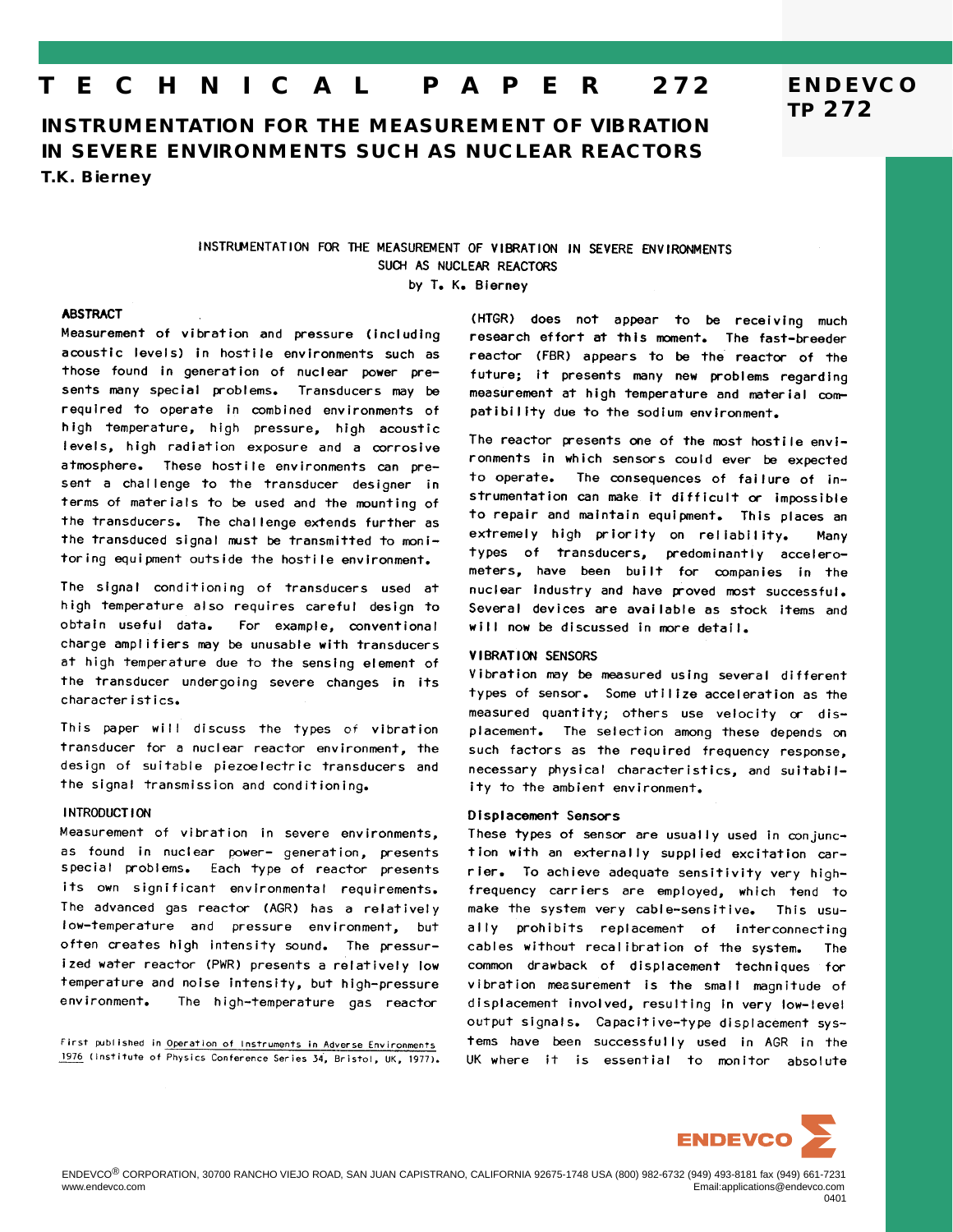displacement, which is not possible with devices such as accelerometers.

#### Velocity Sensors

Two types of velocity measurement sensors are in common use; these both employ moving components. These would normally be used for monitoring large displacements; but I consider that their reliability, because of moving components, does not meet the requirement of environments such as the nuclear generation industry.

#### Acceleration Sensors

A wide variety of acceleration sensors is cur-These devices may be rently being marketed. strain-gauge, piezoresistive or piezoelectric accelerometers. Strain-gauge accelerometers tend to be low in efficiency and several times more massive than other types. They usually have a figure of merit at least two orders of magnitude lower than either the piezoresistive or piezoelectric type. Piezoresistive accelerometers, unlike strain-gauge units, can have a high natural frequency. The usual maximum temperature for commercially available units is approximately 120° C, although the technology exists to extend this to  $260^{\circ}$ C.

Piezoresistive accelerometers appear to be capable of withstanding considerable radiation exposure. The Battelle Memorial Institute reports<sup>6</sup> exposures to  $6 \times 10^{15}$  neutrons/cm<sup>2</sup> and  $3 \times$ 10<sup>10</sup> erg of gamma radiation with satisfactory dynamic performance, although undergoing significant changes in unstrained resistance. In another  $test^8$ , satisfactory operation was observed after  $5 \times 10^{15}$  neutron/cm<sup>2</sup>, with negligible change in strain resistance. In a similar application, semiconductor strain-gauge pressure transducers were exposed to  $10^{15}$ neutrons/cm<sup>2</sup> and  $10^8$  erg of gamma radiation with less than 1% change in sensitivity.

The differences observed can be accounted for by the level of dopant. Heavily doped gauges have lower resistivity and lower gauge factors, but are more resistant to radiation effects. The failure mechanism in radiation damage to piezoresistive devices involves lattice changes in the crystalline structure. The real forte of piezoresistive accelerometers is their transient-handling capability at very high dose rates, as encountered in nuclear-weapon detonation. The accompanying electromagnetic pulse would effectively block most measurement systems, although the total integrated flux could be relatively small.

Piezoresistive accelerometers can be considered to have unlimited life expectancy for dynamic data. Their efficiency is considerably higher than strain-gauge units, although somewhat less than piezoelectric types. With their higher efficiency, signal conditioning is more straightforward in that they require lower amplification factors. They can also be made quite small if mass loading is a problem and, together with their capability for steady-state response, provide useful devices for applications such as low-frequency modal studies on light structures.

#### PIEZOELECTRIC ACCELEROMETER DESIGN AND PERFORMANCE CONSIDERATIONS Piezoelectric Materials

Fundamental to the design of a piezoelectric transducer is the choice of sensor material. Not all piezoelectric materials act alike. What may be a good material for one application may not be for another. Material properties important to performance include stability, piezoelectric strain constant, bulk resistivity and change of output with temperature.

Stability of output with time is mandatory. Some piezoelectric materials can provide excellent conversion of energy: either mechanical to electrical, or electrical to mechanical. However, the stability of the electromechanical properties may not be the best. When using piezoelectricity for measurement of vibration, the material is optimized for stability of properties. Also, the energy levels are held to a small fraction of that For example, the feasible with the material. mechanical stress in the piezoelectric material caused by the vibration is less than 100 lb/in<sup>2</sup> for the subject accelerometers.

The piezoelectric strain constant is important, as it controls sensitivity. The electrical charge generated is a function of the product of this strain constant and the input force. Therefore, the higher the strain constant, the lower the force must be for a given output. The need for lower force results in a smaller and lighter accelerometer with higher resonance frequency (F=ma). This electrical charge is fed into charge amplifiers (not voltage amplifiers) for most of today's measurement systems. These devices are not restricted to applications where they must be located close to the transducer. They may be located 1000 ft or more distant. Sometimes a charge-sensing line driver is placed nearer the sensor to convert to low impedance.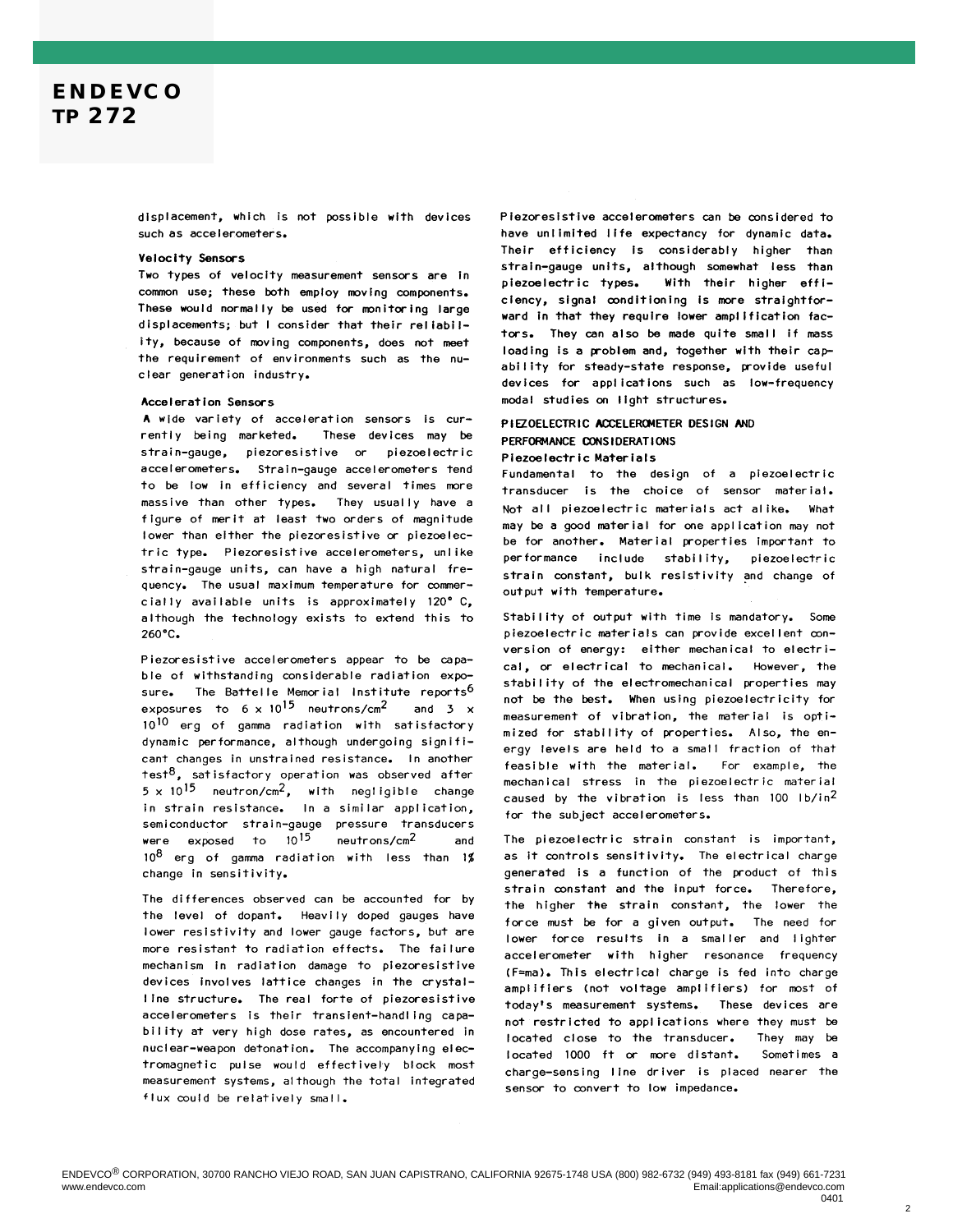> For proper operation, charge-sensing electronics require a minimum input resistance. This resistance is the parallel sum of the piezoelectric element resistance and any shunt resistance from cables and connectors. The bulk resistivity of the piezoelectric material is important because it decreases with increasing temperature. (Generally resistivity of insulators decreases.) This decrease can be substantial when extending the operating temperature range to more than 200°C. A general rule is that the resistance drops by at least a factor of 10 for each 100°C increase; therefore, to extend operation to 600°C from 200°C, the resistance can decrease by a factor of approximately 10,000.<sup>11</sup> See Fig. 1. Even with the best piezoelectric materials, special electronics are required when the ambient temperature is above about 400°C. These circuits permit lower input resistance than in the past (discussed in greater detail later). Another property varying with temperature is vibration sensitivity itself (Fig. 2). Because charge-sensing electronics are used, the sensitivity change is dependent on the change in the material's piezoelectric strain constant with temperature. This, in combination with the resistivity and stability factors, determines the maximum temperature range for the sensor.



Fig. 1. RELATIONSHIP BETWEEN INSULATOR RESISTIVITY AND TEMPERATURE



CHARGE TEMPERATURE RESPONSE CHARACTERISTICS OF ACCELEROMETERS USING Fig. 2. PIEZOELECTRIC MATERIALS - HIGH TEMPERATURE ONLY

The basic material property which controls temperature span for ferroelectrics is the Curie temperature; defined as that temperature at which permanent and complete loss of piezoelectric activity occurs. For crystals, which are naturally polarized, the maximum temperature is limited by material phase transformations. The maximum operational temperature must also be held well below any of the limits of other materials used in the transducer construction, bearing in mind migration of one material with another at elevated temperatures.

To determine which piezoelectric material could be used, Endevco completed measurements on materials which they generally felt might function well. These materials and some of their pertinent properties are listed in Table  $1.9,10$ For the subject accelerometer design we found three of the materials included in Table 1 to be of prime interest and are therefore employing them to the The workhorse material is a greatest extent. special lead zirconate--lead titanate composition  $(P-8)*$ . It has the highest sensitivity of those shown in but also has a rather limited temperature capability.

| Material               | Dielectric<br>Constant | Piezoelectric<br><b>Strain Constant</b><br>(DC/N) | Curie<br>Temperature<br>(°C) |                    |
|------------------------|------------------------|---------------------------------------------------|------------------------------|--------------------|
| Lead zirconate --      |                        |                                                   |                              |                    |
| lead titanate          |                        |                                                   |                              |                    |
| composition (P-8)      | 1600                   | 300                                               |                              | 370                |
| Barium sodium niobium  | 30                     | --                                                |                              | 560                |
| Ouar <sub>tz</sub>     | 4.5                    | $\overline{c}$                                    |                              | 570                |
|                        |                        |                                                   |                              | (Phase transition) |
| Lead metaniobate       | 200                    | 75                                                |                              | 540                |
| Zinc oxide             | 9                      | 12                                                |                              |                    |
| Tourmaline             | 7                      | $\overline{\mathbf{z}}$                           |                              |                    |
| P-14 ceramic           | 20                     | 20                                                |                              | 680                |
| Lithium niobate (P-15) | 40                     | 68                                                | ,                            | 200                |

\* P number denotes trademark of the manufacturer (Endevco) for the material.

 $\overline{3}$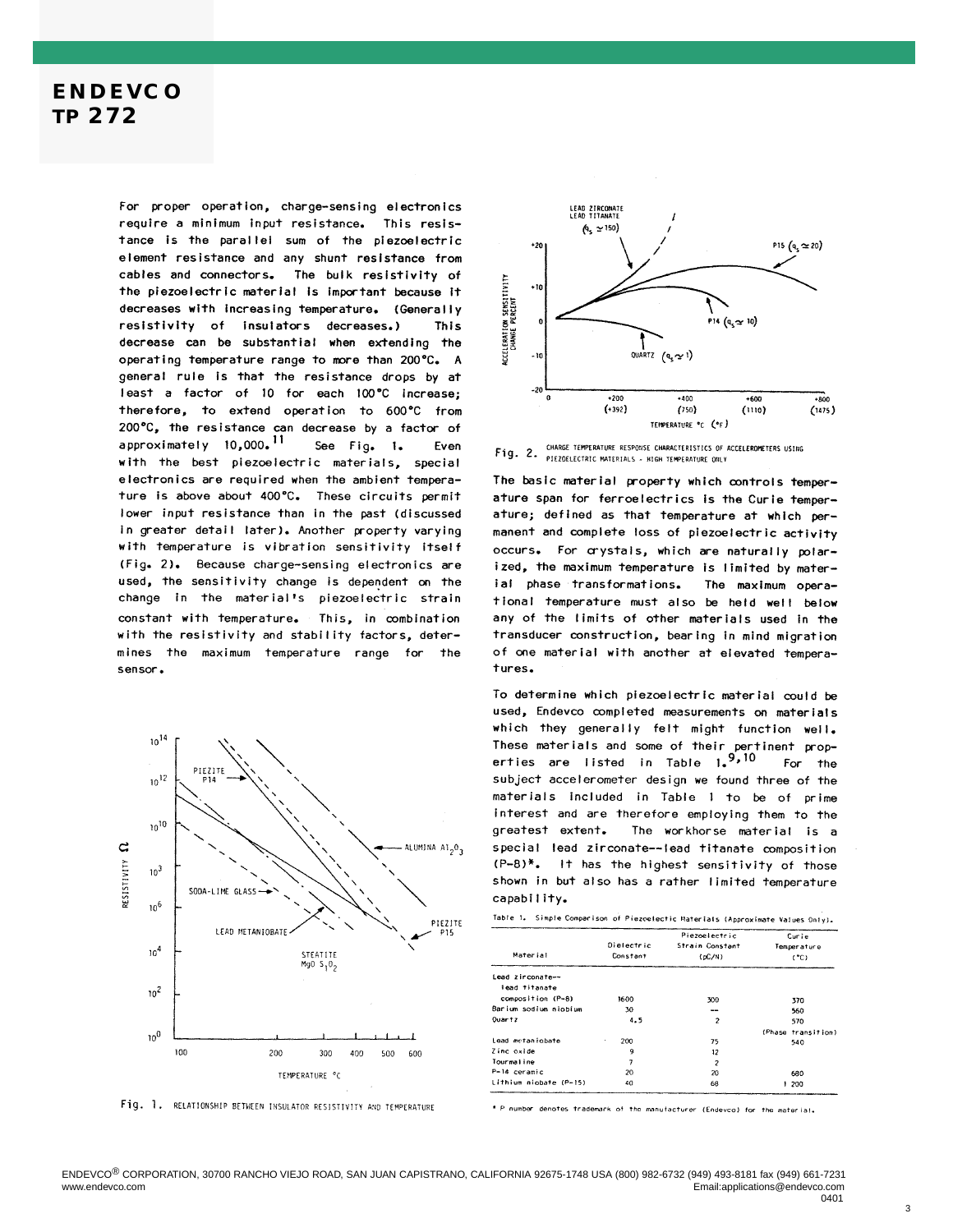The cost of P-8 material is lower than the alternatives, and its stability can be made adequate for many applications. Temperatures within operating heat exchangers and power systems preclude the use of this material if they exceed approximately 315°C. A second material used is a special ceramic (P-14) having a higher Curie temperature and a lower sensitivity. This is usually used in compression-mode accelerometers up to 540°C using several slabs in a stack to increase the charge output. The cost is fairly low, but higher than P-8, and the output stability is excellent. Lithium niobate (P-15), the third material in use, is employed in the highest-temperature situations. This material can be used in various modes; it has excellent sensitivity, but the cost is high. It is a single-crystal, single-domain ferroelectric, and as such it is not subject to the domainswitching and ageing characteristics of the ceramic ferroelectrics. Thus stability is excellent. Operating temperatures up to 760°C have been achieved.<sup>11</sup>

#### Mechanical Design Alternatives

After considering possible piezoelectric materials, application requirements and design alternatives, two basic types of transducer design were chosen, the compression mode and thickness-shear mode. Their piezoelectric elements are flat discs formed, in one case to provide output when squeezed between two parallel surfaces, and in the other case to provide output when a shearing force is applied between the parallel surfaces.<sup>2</sup> To hold these disc-shaped elements to the accelerometer structure, a preload bolt is used. This is a standard technique used for many lower-temperature accelerometers, and eliminates adhesives, which are of little value for attaching parts at higher temperatures.

The mechanical approaches employed for these designs are shown in Fig. 3. Note that two different styles of the shear design have been used, one having a single-shear element and the other having two matching elements on each side of a web. This double-sided or balanced approach is used when high-frequency response is critical. Response is improved because eccentric loading on the support is eliminated along with resultant In general the compression resonance modes. design accelerometer is the most rugged and is best for high frequencies, while the shear design tends to better isolate against strain and thermal inputs. The response accuracy to high-frequency



DIAGRAMS OF THE TYPES OF ACCELEROMETER DESIGNS EMPLOYED - SIMPLIFIED

vibration inputs depends on how closely the piezoelectric element is coupled to the structure. Any spring elements placed between the structure and the crystal reduce resonance frequency. For the subject accelerometers the compliance of the case structures and mounting designs are more dominant than that of the piezoelectric element. The seismic mass, attached to the crystal, is the predominant mass element.

#### Rejection of Noise Inputs

Noise on an accelerometer signal can emanate from many sources. The difference between good and bad vibration data is often a function of the accelerometer design approach to noise rejection. Several of the more important of these considerations are briefly outlined.

#### Electrical/Magnetic Inputs

In general, complete shielding of the signal is necessary, and multiple grounding should be Either single-ended or differentialavoided. sensing circuitry can be used, although singleended is preferred for reasons of simplicity and reliability. Resistive isolation at all points except systems ground is not enough. Capacitance coupling to the signal leads can be a significant source of noise. For example, if there is a 1 pF capacitance between the positive terminal of an electrically isolated single-ended accelerometer and the structure, a 1 pC signal would result for each volt of alternating potential on the structure referenced to system ground. With an accelerometer having a sensitivity of 10 pC/g the noise sensitivity would represent 0.1 g/V. Differential circuitry can be employed to advantage, but the

 $\overline{A}$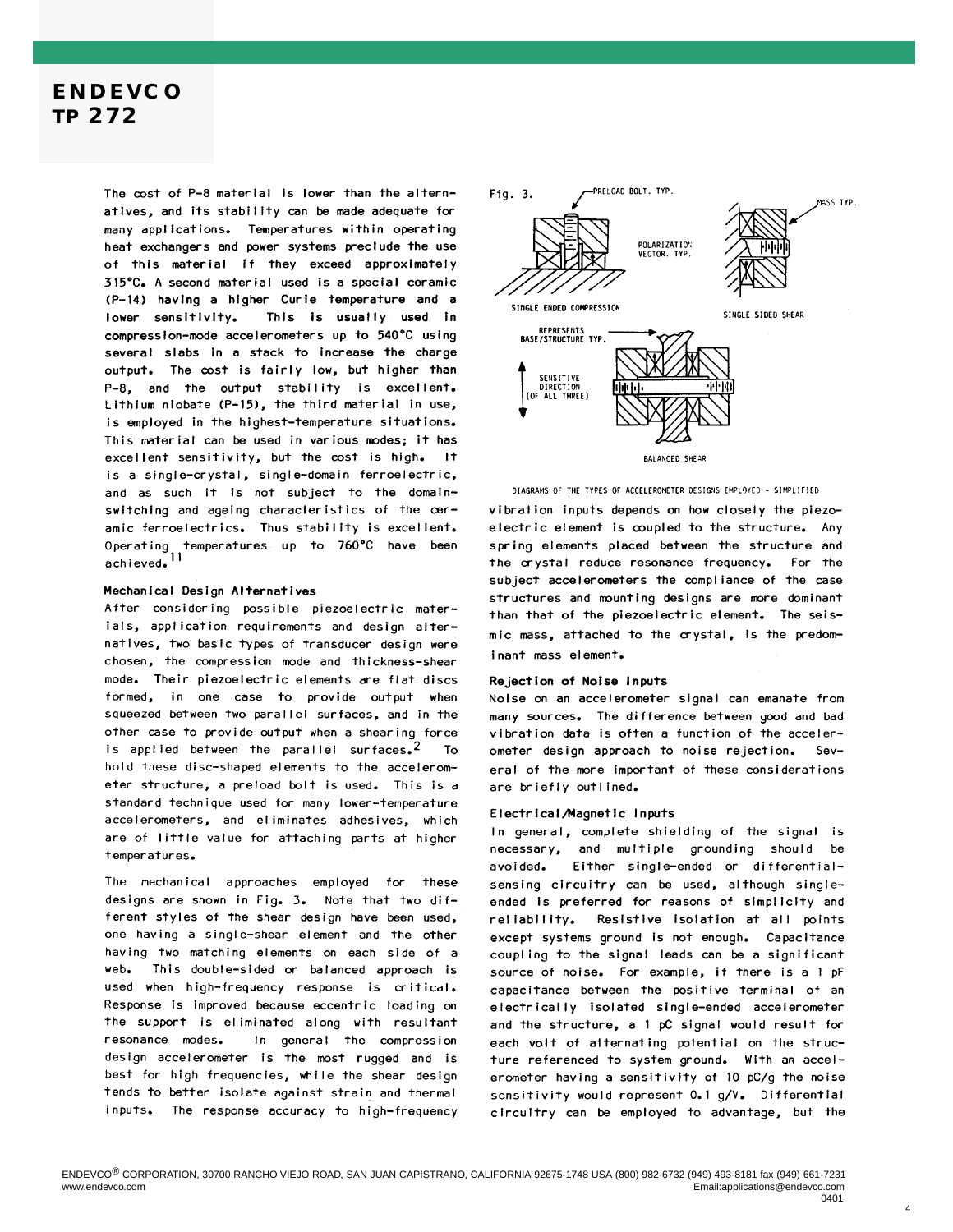system must be well balanced. Sometimes this type of system is used if the signal must be routed through commercial multi-pin connectors, where individual shielding of conductors is not  $f$ easible. $4$ Differential circuits can also be helpful in certain magnetic field situations. However, the accelerometer internal design is usually the limiting factor. To maintain low magnetic sensitivity, low-permeability materials are used.

The approach taken to design for noise rejection required several new mechanical techniques. Because the ambient temperatures can be too high for organic insulation, ceramic or glass-type materials are used. A triaxial-style metalsheathed mineral-oxide-insulated cable has been used to ensure that the shield is isolated from the structure. In severe environments the accelerometer cases are designed to be fully hermetic and the sensing element insulated from ground. Without these precautions multiple grounding would occur.

#### Thermal Inputs

The classical pyroelectric effect of materials and transducers is discussed in other literature.<sup>5,3</sup> In short, the shear-mode designs discussed herein have very little primary pyroelectric output--much less than that of standard compression-mode accelerometers. For both types we have found that, with fast changing temperatures, spurious noise (not classical pyroelectrical output) can result from discrete material and interface shifts. This is different from output caused by strains from differential temperatures and material expansions within the transducer. Start-up, or fast power changes, on light-weight gas turbines is a typical application example where such a situation might arise (i.e. 250°C/min change). The classical pyroelectric phenomenon tends to cause a lowfrequency output wander or oscillation. The spurious noise effect appears as transient, sharp, low-level spikes. Both normal pyroelectric and spurious noise effects are reduced by placing a thermal resistance between the case and the piezoelectric material.

#### Physical Inputs

Forces transmitted to the piezoelectric element as a result of other force inputs can cause spurious signals. These inputs might result from strain at the mounting surface of the accelerometer, displacements of the cable close to the accelerometer, or acoustic/hydrostatic pressure fluctuations on the accelerometer case. These considerations can become paramount when measuring the motions of elastic systems vibrating in bending modes, or when the accelerometer is surrounded by liquids with a high fluctuating pressure (e.g. 550°F H<sub>2</sub>0, 2000 (±20) lb/in<sup>2</sup>). The basic design approach is to provide sufficient strain isolation to the case structure. The trade-off is reduction of frequency response.

#### **ENVIRONMENTAL FACTORS**

#### Temperature

As previously discussed, the maximum temperature rating of piezoelectric accelerometers must be held below that temperature which causes permanent shift of piezoelectric properties. At the higher temperatures (about 400°C), signal conditioning considerations also become important since the accelerometer resistance decreases with increasing temperature. Special "front-end" electronics are required which function with lower input resistance than those commercially acceptable in the past. Circuits are now available which accept  $10^5 \Omega$  input shunt resistance, and even down to  $10^4 \Omega$  input or less.

#### Nuclear Radiation

Test units have been produced and subjected to radiation by others. A few of the test reports have been released to industry. Considering only some of the data, the exposure levels and results are very briefly described:

- (a) Irradiating P-14 and P-15 accelerometers with  $2.7 \times 10^{18}$  neutrons/cm<sup>2</sup> (E>1.0 MeV) had no discernible effect on calibration.<sup>1</sup>
- (b) A specimen of lithium niobate showed no measurable change after irradiation with  $4 \times 10^9$  erg/g of  $^{60}$  Co-gamma rays, half of the dose being accumulated at 281°C, the remainder at  $537^{\circ}$ C.<sup>7</sup>
- $(c)$ Several piezoelectric accelerometers were irradiated with 10<sup>16</sup> neutrons/  $cm<sup>2</sup>$  integrated dose and  $10<sup>11</sup>$  erg/g of 60<sub>Co-gamma</sub> radiation.<sup>6</sup>

It appears that the piezoelectric materials with high-temperature capabilities are the more stable, and function at high radiation levels.

#### Surrounding Media

The fluids surrounding the accelerometers may not only have corrosive properties, but are often at extreme temperatures and pressures. The choice of materials for accelerometer cases has been based

5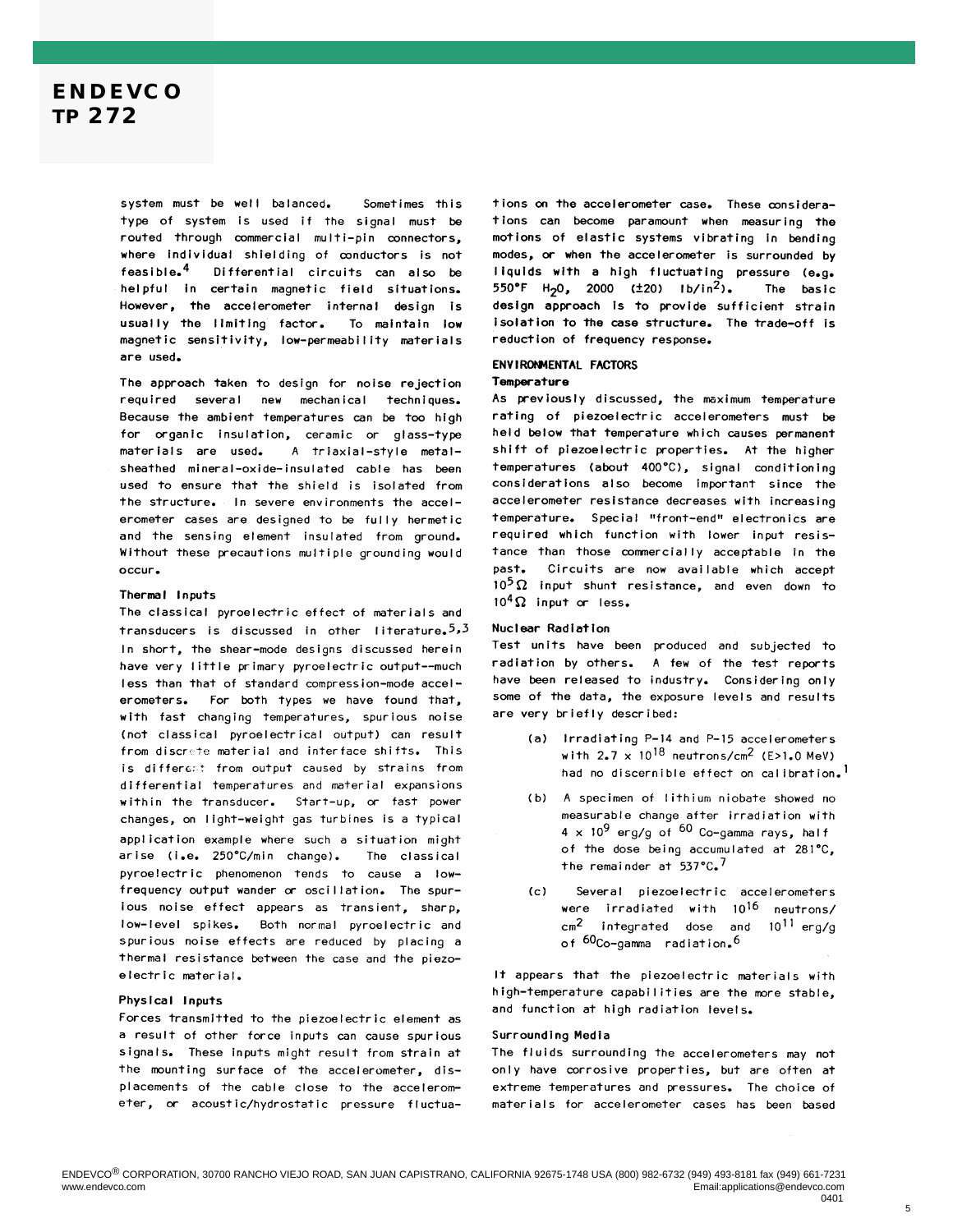> on published compatibility data and specific customer requests. Where high pressure surrounds the unit the cases may be made much thicker than usual. As previously discussed, the signals from accelerometers are transmitted through integral stainless-steel or Inconel-sheathed cables, brazed or welded to the accelerometer case. The cable insulation is a compacted metal oxide, usually Mg0. One interesting design of a cable exit is This reflects an all-welded shown in Fig 4.





assembly and a cable exit with a horn-shaped We have found that such exits strain relief. extend the bend life of the cable by about 5-10 times. We have also found that brazing and welding are extremely critical. All units are leak-tested at their maximum rated case pressure as a normal quality check.

#### HARDWARE RESULTS

#### Single-Axis Accelerometer; Typical Examples

Both compression- and shear-mode accelerometers have been produced for severe environments. Two units are described to point out typical design solutions. The first is a compression design rated at 540°C (1 000°F) using the P-14 element. The need was for a hermetic accelerometer having a low base and low case-strain sensitivity and low transient-temperature sensitivity. It was also important that the unit withstand considerable physical punishment. The accelerometer is shown in Fig 5. Basic performance results are displayed in Table 2 (design A).

The second design achieves maximum temperature rating. This unit is designed for 650°C (1200°F) service in either pressurized H<sub>2</sub>0 or liquid Na, and uses P-15 with the element isolated by alumina insulators. The cable is a triaxial metal-





Table 2. Performance Results for Various Accelerometer Designs.

| Accelerometer<br>Characteristic                     | ٨<br>Single Axis<br>$P-17$<br>Compression | в<br>Single Axis<br>$P - 15$<br>Shear | c<br>Sub-mini<br>$P - 15$<br>Shear | D<br>Biaxial<br>$P - B$<br>Shear          |
|-----------------------------------------------------|-------------------------------------------|---------------------------------------|------------------------------------|-------------------------------------------|
| Charge sensitivity (pC/g)                           | 10                                        | 10                                    | 1.5                                | 16                                        |
| Frequency response *(Hz)                            | 3 000                                     | 3 000                                 | 7 000                              | 1 500                                     |
| Maximum operating<br>temperature (°C)               | 540                                       | 650                                   | 400                                | 315                                       |
| Base strain output (equiv-<br>tent q at 250 µstrain | 0.01                                      | 0.5<br>2 000                          | 4.0<br>--                          | Low;<br>dependent on<br>mounting<br>2 500 |
| Maximum pressure (lb/in <sup>2</sup> )              | 2 000                                     |                                       |                                    |                                           |
| Sensor volume (mm <sup>3</sup> )                    | 20                                        | 5.6                                   | $0 - 9$                            | 3.9                                       |
| Sensor weight (g)                                   | 120                                       | 45                                    | 4                                  | 22                                        |
|                                                     |                                           |                                       |                                    |                                           |

\* Upper limit of the frequency range in which the response is flat to within 5%.

sheathed cable terminated at the accelerometer through welds. This design is shown in Fig 4, and its performance results are shown in Table 2 The intent of both designs is to  $(design B)$ . measure low acceleration (0.1 g-100 g) at moderately low frequency (10-2000 Hz) with good fidelity.

#### Subminiature High-Temperature Accelerometer

The objective for this design was to provide the smallest feasible unit consistent with a need to measure a few g on a plate type of structure at frequencies up to 10 kHz, and in the presence of surface strains and temperatures to 704°C  $(1300°F)$ . The design approach utilized the balance-shear mode and P-15 element. Frequency response is flat within 10% to 10 kHz. To provide minimum size, weight, and cable mass loading, electrical circuit isolation was omitted. For this application the accelerometer is welded (see Fig  $6$ ).

#### Multi-Axis Accelerometers

In general this design may have outputs for each of three orthogonal axes. It is packaged in a cylinder with all cables leaving one end. By doing this, the accelerometer lends itself to mounting within heat exchanger tubes. Designs have been completed having diameters of 5.6 mm

 $6\phantom{a}$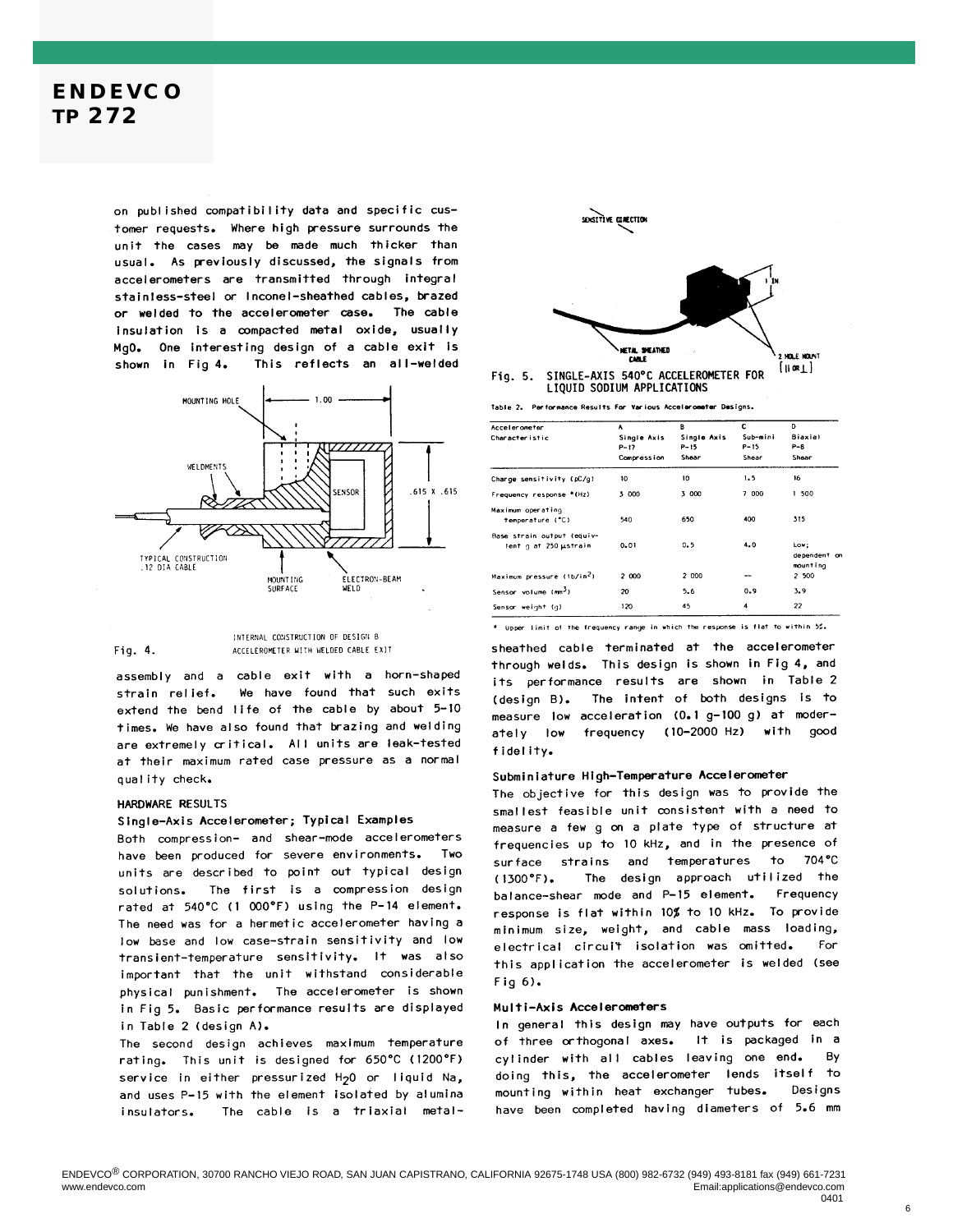

Fig. 6. SUB-MINIATURE 700°C ACCELEROMETER

(0.22 in) to 14 mm (0.56 in) and with temperature ranges of 315°C (600°F) and 650°C (1200°F). Both P-8 and P-15 piezoelectric materials have been used.



Fig. 7. BIAXIAL ACCELEROMETER SHOWING HARD-LINE CABLES AND TERMINATING CONNECTORS

Fig 7 shows a 315°C P-8 biaxial accelerometer. The overall size is 13 mm (0.50 in) diameter by 31 mm (1.20 in) long, with ends suitable for welding to its intended structure. Performance factors are included in Table 2 (design D). Another design includes a novel method for installation in tubes. As can be seen from Fig 8, the base section of the accelerometer is tapered so that a clamp-shell two-section clamp can be squeezed between the unit and the tube. This clamp is tightened by threading the bolt which holds the clamp to the accelerometer, thus pulling the clamp and accelerometer together and expanding the diameter. A special socket wrench and accelerometer-holding tool, which can be quite long, is used to install the accelerometer deep into tubes. Material selection for strength and expansion coefficient is critical for holding the system tight over wide temperature ranges. When the cylindrical case of the accelerometer is rigidly clamped, the frequency response is flat within 5% to 1.5 kHz. Using the special clamp system, the



Fig. 8. BIAXIAL ACCELEROMETER SHOWING CLAMP DESIGN

response was not degraded. The optimum configuration to reduce strain inputs is to hold the accelerometer by the base end only.

#### Charge Amplifier Noise and Effects of Source Resistance

Specifications of some charge amplifiers restrict the input to capacitive devices only, yet it is not unlikely that the input may be shunted by the leakage resistance of the transducer, cables and input connectors. Accelerometer leakage resistance at normal temperatures is normally very high  $(1 G\Omega)$ . The decrease in resistance produced at elevated temperature can introduce factors which severely derate system performance. Source resistances as low as 10 k $\Omega$  are not uncommon with transducers designed to operate at 540°C. Some charge amplifier designs may cease to operate with input shunt resistances less than several megohms, due to significant changes of quiescent constantvoltage biasing. This problem may be overcome with proper design.

In a practical charge amplifier the relationship between amplifier feedback resistor  $R_f$ , and source resistance R<sub>c</sub> must be considered in order to determine the system noise figure. Noise gain at low frequencies will be governed by the ratio  $(R_f + R_s)/R_s$  (assuming that it does not approach the open-loop gain of the amplifier).

Fig 9 illustrates the noise gain increase (at a 20 dB per decade rate) for various ratios of  $R_f$ to  $R_{S^*}$  For a fixed feedback resistance  $R_f$ , noise gain increases with increasing transducer temperature, due to the falling source resistance. Unfortunately this rise in noise gain manifests itself at low frequencies where noise distribution is already dominated by the 1/f noise increase. Low source resistances may also alter lowfrequency roll-off characteristics of the amplifier.

 $\overline{7}$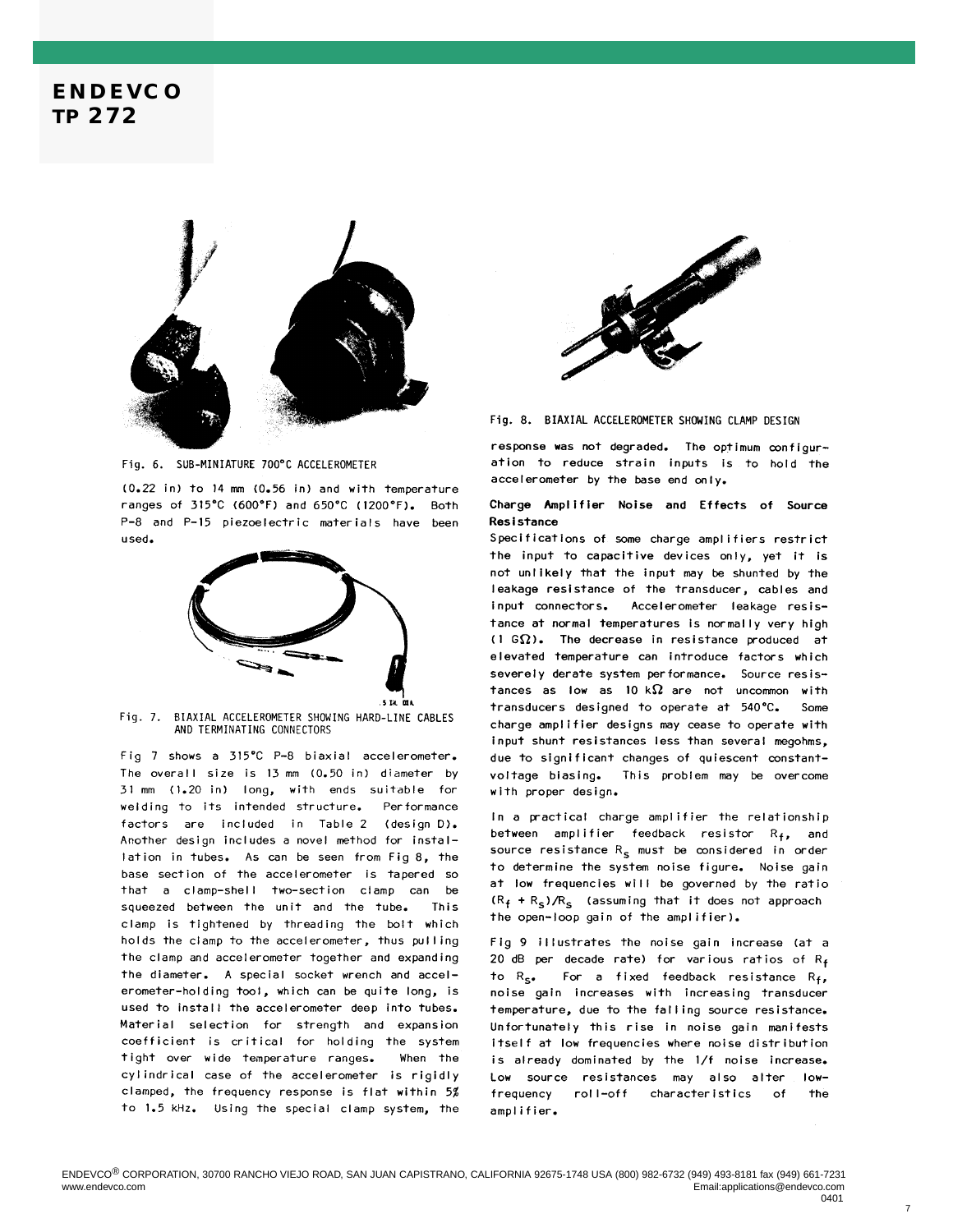

Fig. 9.

It is possible to optimize amplifier characteristics for operation with normally high or extremely low source resistance. Fig 10 illustrates two characteristics: one where input noise is minimized for low source resistance, the second for high source resistance. The correct choice is required for the relevant application.



#### **CONCLUSION**

A reliable and precise vibration- or pressuremonitoring system (typical example is shown in Fig 11) may be achieved by the application of transducers based on sound engineering design, correct selection of signal conditioning equipment

and careful selection and installation of the interconnecting cable.



#### **ACKNOWLEDGEMENTS**

The writer thanks Mr. R. Whittier (Manager of Transducer Development) and the Endevco transducer development team for their assistance in producing this paper.

### **REFERENCES**

- 1. Aerojet Nuclear Systems Company 1970 "Evaluation of Irradiation Test Results for Candidate Nerva Piezoelectric Accelerometers Ground Test; Reactor Irradiation Test No. 22", T102-FHT08-W150F8.
- 2. Berlincourt, D. A., "Electro-Technology", 33-8.
- 3. Bouche, R. R., 1967, "Accelerometers for Shock and Vibration Measurements", Endevco.
- 4. Bowes, C. A., 1970, ISA Aerospace Instrumentation Symposium, Seattle.
- 5. Cady, W. G., 1964, "Piezoelectricity", Vol 2, New York: Dover Publications), p 6991
- 6. Chapin, W. E., Drennan, J. E. and Hannan, D. J., 1972, "Proc. 27th Ann. Conf. and Exhibit. of Instrument Society of America" paper,  $72 - 619.$
- 7. Halverson, S. L., et. al., 1970, IEEE "Trans. Nucl. Sci.", NS-17 335-340.
- 8. Langdon, W. R., Bennet, W. K., Decker, W. T. and Garland, W. E., 1970, IEEE "Trans. Ind. Electron. and Control Instrum.", IECI-17 (2)  $99 - 104.$
- 9. Mattiat, O. E., 1971, "Ultrasonic Transducer Materials", (New York: Plenum).
- 10. Valpey Corporation, 1967, "An Introduction to Piezoelectric Transducers".
- ll. Whittier, R. M. and Ensor, L. C., 1970, "Accelerometers Developed for Vibration Measurement at High Temperature", ISA-70 Conference and Exhibit, Philadelphia.

8